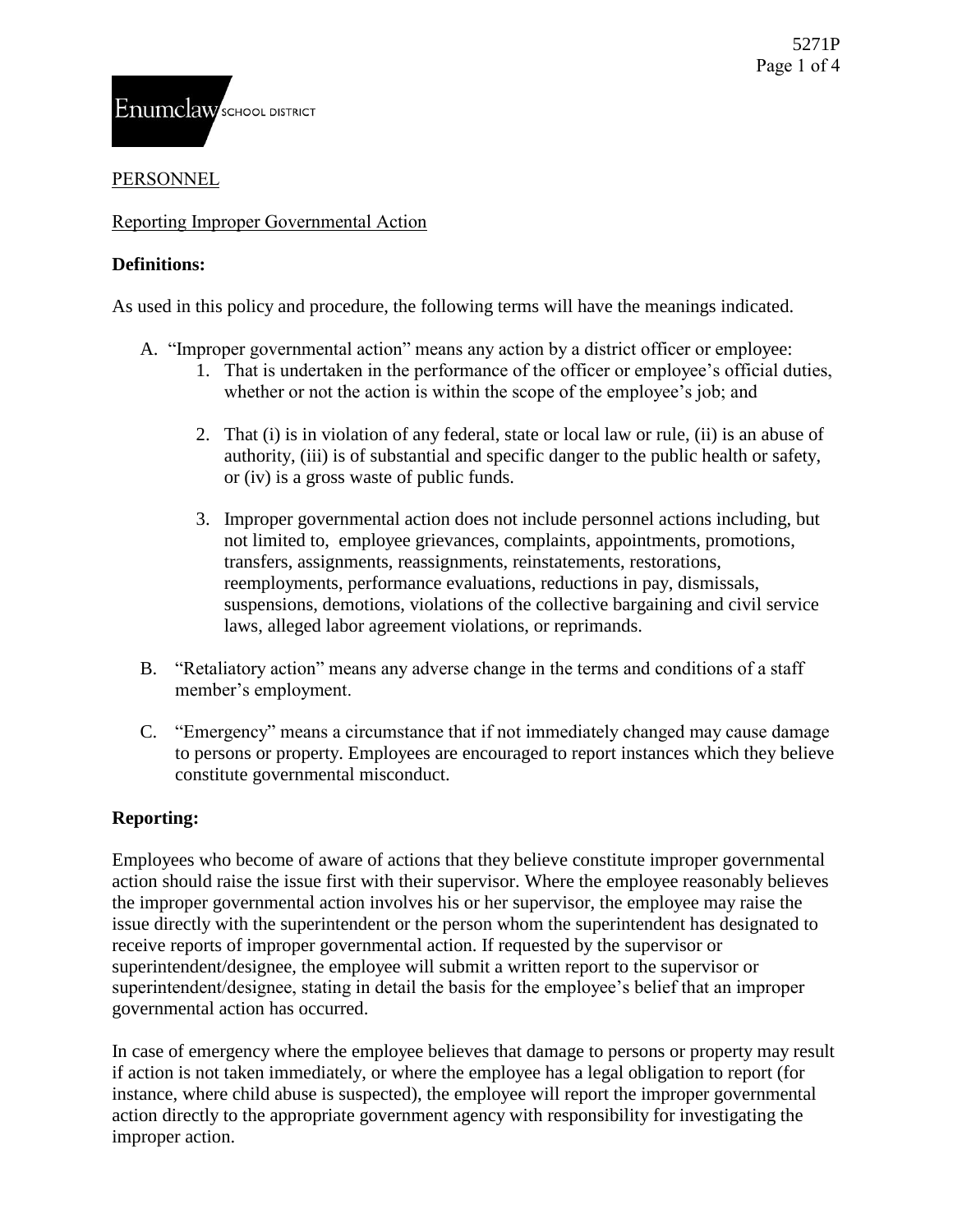District employees who fail to make a good faith attempt to follow this policy and procedure in reporting improper governmental conduct will not be eligible for the protection outlined.

#### **Response:**

The employee's supervisor, the superintendent or the superintendent's designee will take prompt action to see that the report of improper governmental action is properly investigated.

District officers and employees involved in the investigation will keep the identity of reporting employees confidential to the extent possible under law, unless the employees authorize the disclosure of their identities in writing.

After an investigation has been completed, the reporting employee will receive a summary of the investigation results, except to the extent that resulting personnel actions must be kept confidential. If a reporting employee reasonably believes that an adequate investigation was not done by the district, that insufficient action has been taken, or that the improper governmental action is likely to recur, the employee may report information about the improper governmental action directly to the appropriate government agency.

### **Retaliation**:

Employees who believe that they have been retaliated against for reporting an improper governmental action should advise their supervisor, the superintendent or the superintendent's designee. Appropriate action to investigate and address complaints of retaliation will be taken.

If the complaint cannot be informally resolved, the employee will provide written notice to the superintendent/designee that specifies the alleged retaliatory action and the relief requested by the employee. The written complaint must be filed within thirty days of the alleged retaliation. The district will respond to the complaint within thirty days of receiving the written notice.

If the employee alleging retaliation receives no response from the district or objects to the district's response, the employee may request a hearing before a state administrative law judge. The request for a hearing must be delivered in writing to the superintendent either fifteen days following the district's response, or 45 days after the complaint was filed, if there was no response.

The district will apply for a hearing within five working days to:

Office of Administrative Hearings P.O. Box 42488 919 Lakeridge Way SW Olympia, Washington 98504-2488 (360) 407-2700

The district will consider any recommendation provided by the administrative law judge that an employee found to have retaliated against an employee who reported improper governmental action be suspended with or without pay or dismissed.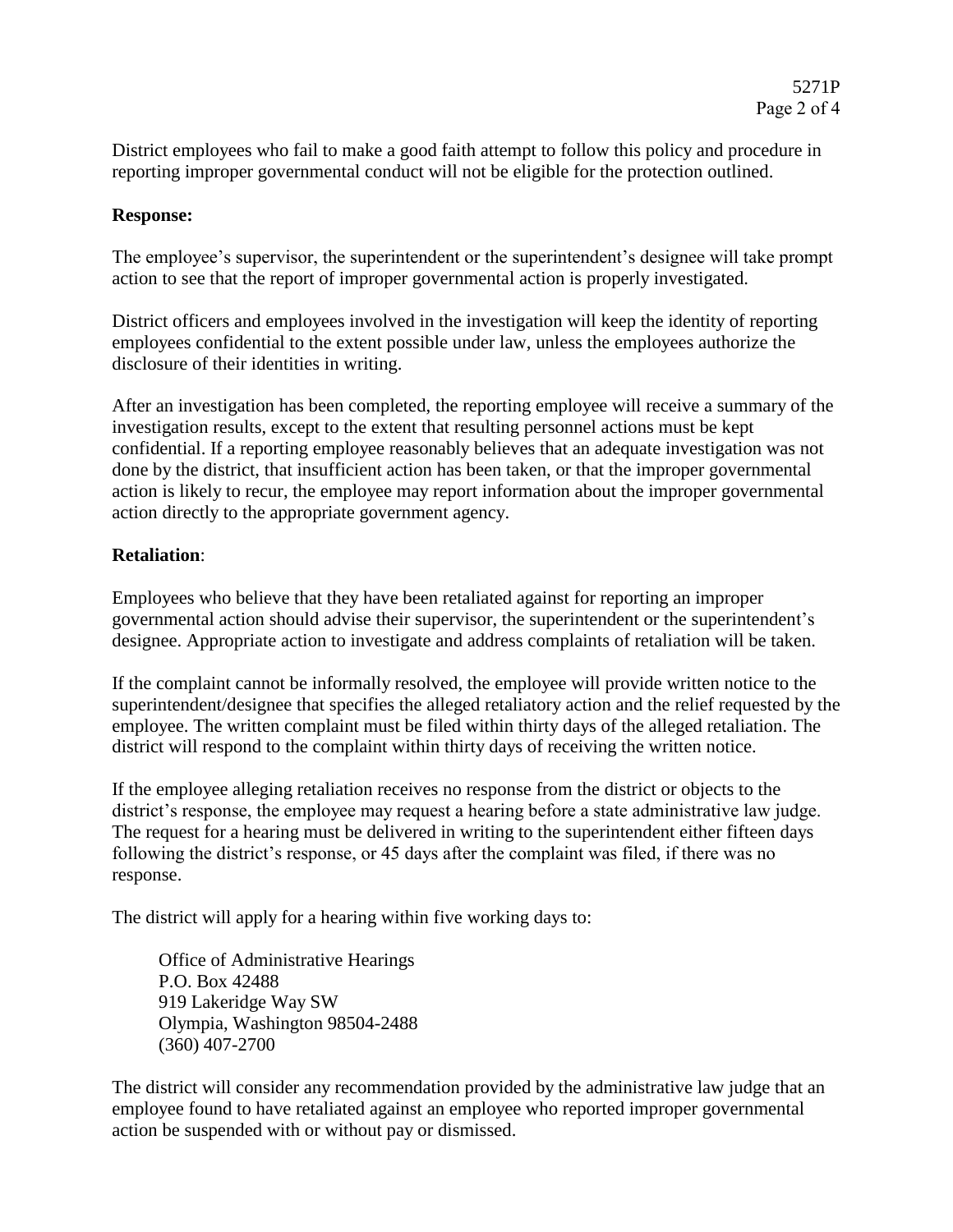# **Administration:**

A summary of this policy and procedure will be permanently posted where all employees will have reasonable access to it, the policy and procedure will be made available to any employee who requests them, and the policy and procedure will be given to all new employees.

The following is a list of agencies responsible for enforcing federal, state and local laws and investigating issues involving potential improper governmental action. Employees having questions about these agencies or the procedures for reporting improper governmental action are encouraged to contact their supervisor, the superintendent or designee.

| Local City Police Dept. or County Sheriff's Office                                                                                    | Local County Prosecutor's Office                                                                                                        |
|---------------------------------------------------------------------------------------------------------------------------------------|-----------------------------------------------------------------------------------------------------------------------------------------|
| Local City or County Environmental Protection<br>Office                                                                               | Local or County Health Department                                                                                                       |
| WA. Attorney General's Office<br><b>Consumer Protection Division</b><br>800 Fifth Avenue, Suite 2000<br>Seattle, WA 98104             | U. S. Department of Education<br>Office of the Inspector General<br>915 - 2nd Ave., Seattle, WA 98174<br>Audits: (800) MIS-USED         |
| 1-800-551-4636                                                                                                                        | <b>Environmental Protection Agency</b>                                                                                                  |
| Washington Auditor's Office<br><b>Insurance Building</b><br><b>Capitol Campus</b><br>P.O. Box 40021                                   | <b>Criminal Investigations</b><br>300 Desmond Dr. Ste. 102<br>Lacey, WA 98503<br>$(360)$ 753-9437                                       |
| Olympia, Washington 98504-0021<br>$(360)$ 902-0370                                                                                    | Equal Employment Opportunity Comm.<br>(EEOC) 909 First Ave., #400<br>Seattle, WA 98104-1061                                             |
| <b>Washington Department of Ecology</b><br>300 Desmond Drive or P.O. Box 47600                                                        | $(800)$ 669-4000                                                                                                                        |
| Lacey, Washington 98504-7600<br>$(360)$ 407-6000                                                                                      | Federal Emergency Mgmt. Agency<br>(FEMA)<br>130 - 228th Street, Southwest                                                               |
| WA. Human Rights Commission<br>711 South Capitol Way, Suite 402<br>Olympia, Washington 98504-2490                                     | Bothell, WA 98021-8627<br>$(425)$ 487-4600                                                                                              |
| $(800)$ 233-3247                                                                                                                      | U S Department of Labor<br>Occupational Safety and Health                                                                               |
| WA. Dept. of Labor & Industries<br>P.O. Box 44000<br>Olympia, Washington 98504-4400<br>$(800)$ 547-8367                               | 1111 3rd Ave # 715<br>Seattle, WA 98101-3216<br>$(206)$ 553-5930                                                                        |
| WA. Department of Natural Resources<br>1111 Washington St. SE or P.O. Box 47000<br>Olympia, Washington 98504-7000<br>$(360)$ 902-1000 | <b>National Transportation Safety Board</b><br>Washington, DC<br>429 L'Enfant Plaza SW<br>Washington D.C., DC 20024<br>$(202)$ 314-6000 |